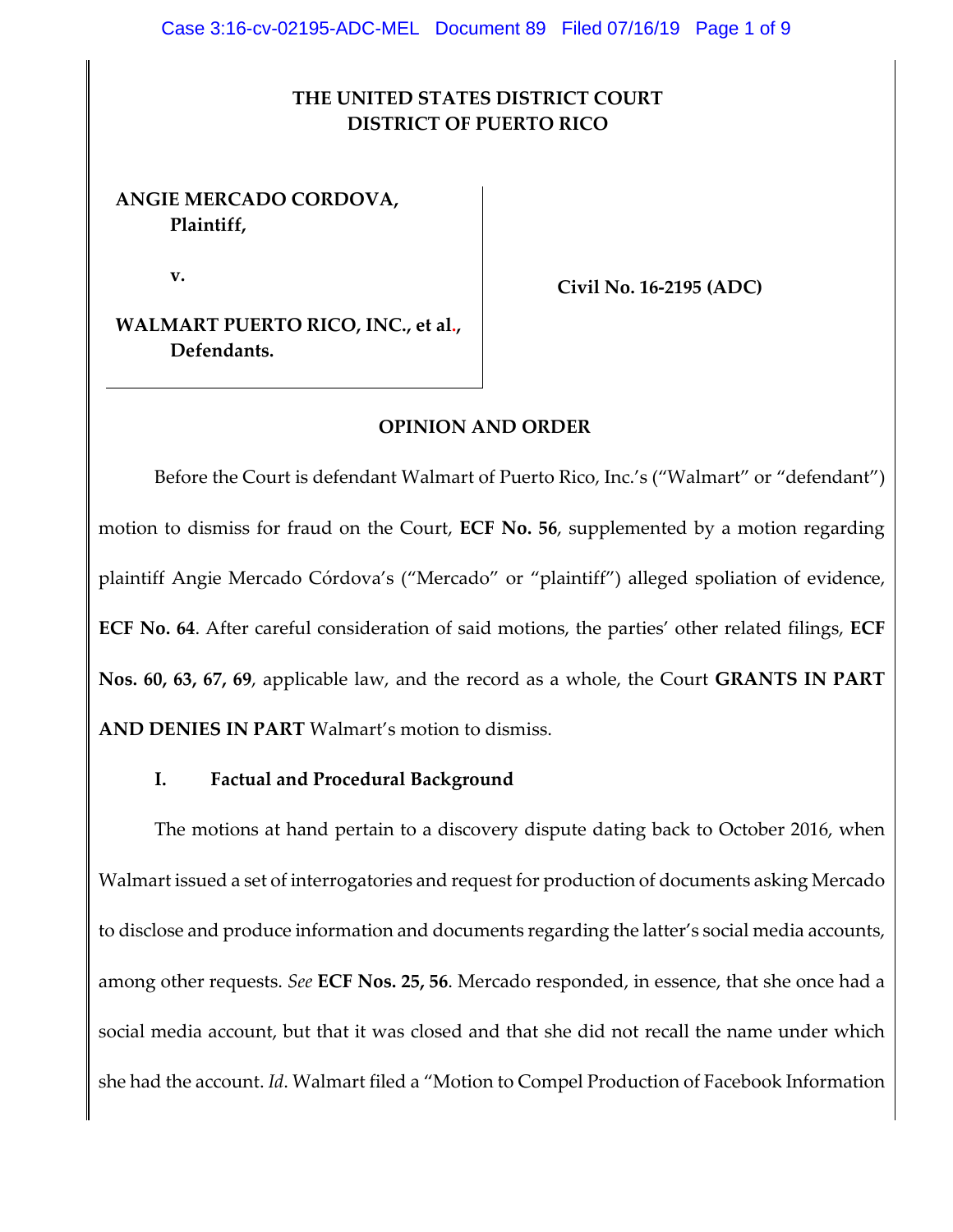and/or for Finding of Spoliation," contending that "the discovery was relevant in order to address plaintiff's allegations of disability and her substantial allegations of severe mental, psychological, moral and emotional pain anguish and distress, loss of happiness and loss of capacity to enjoy life." **ECF Nos. 25, 56** at 2. Mercado opposed, submitting a statement under penalty of perjury dated July 20, 2017. **ECF No. 32**. She stated that prior to the discovery request at issue, she had lost her cell phone, after which "she tried to access [her] Facebook account using [her] home computer" but got blocked out for unsuccessful attempts to log into the account. **ECF No. 32-1** at 2. She further stated that when she got a new phone, she tried again to access her Facebook account but was unable to do so and she did not "ha[ve] access to [the] Facebook account ever again." *Id*.

The Court referred the matter to United States Magistrate Judge Marcos E. López ("Magistrate Judge"), who in turn held a mediation conference. **ECF No. 42**. The Magistrate Judge ordered the parties to meet in order to "exhaust all reasonable good faith efforts to gain access to plaintiff's Facebook account." *Id*. The meeting took place in December 2017 at defendant's counsel's office, but Mercado was unsuccessful in accessing her Facebook account. *See* **ECF No. 60**. According to Walmart,

More recently, on September 19, 2018, [Walmart was] able to identify plaintiff's public Facebook profile under the name 'Córdova Eigna'—essentially, plaintiff's second last-name and her first name spelled backwards. As evidenced by the screen shot attached hereto, said account was opened in March 2009, plaintiff updated her cover photo on August 23, 2018, and included a comment about 'living happily ever after' and posted a comment regarding the same as recently as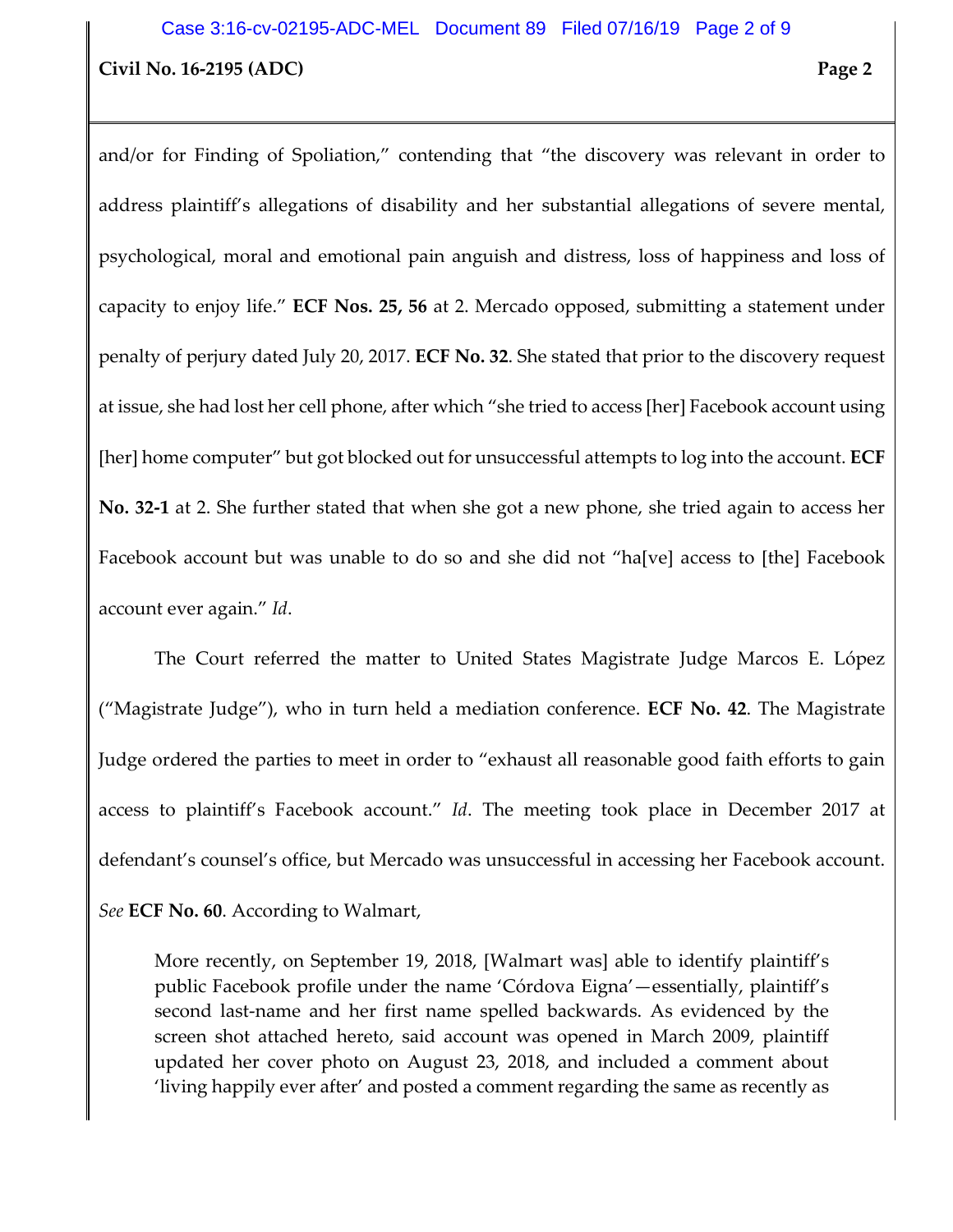**Civil No. 16-2195 (ADC) Page 3**

September 6, 2018. [Walmart] could not access anything beyond plaintiff's cover photo and the related comments because of the account's privacy settings. That same afternoon, however, the account became unavailable.

**ECF No. 56** at 4 (internal references omitted). Walmart asserts that Mercado was duplicitous about the Facebook discovery in question, which in turn warrants the dismissal of her claim for fraud on the Court. *Id*. at 6.

Mercado opposed Walmart's motion to dismiss, stating under penalty of perjury that she had regained access to her Facebook account in February 2018 after she had found her Facebook account password at her home. **ECF No. 60**. Plaintiff further averred that "[t]he reason [she] did not inform the aforementioned earlier to [her] attorney was because [she] had been advised that discovery in this case had concluded. [S]he was unaware that [she] needed to do so, the case was pending summary judgment resolution and therefore, [she] thought that nothing could be done until the Court made the ruling." **ECF No. 60-1** at 3. Mercado asserted also that the sanction Walmart requests is unwarranted because in October 14, 2018, she "printed [her] profile and all the information regarding [her] Facebook [a]ccount as requested by defendants originally in their interrogatories." *Id*. Walmart replied to Mercado's opposition, contending that "Mercado came forward to produce her Facebook information[ ] only after Walmart discovered the existence of her Facebook account under the alias of 'Córdova Eigna'" and after its filing of the motion to dismiss at hand. **ECF No. 63** at 3. Walmart further maintained that severe sanctions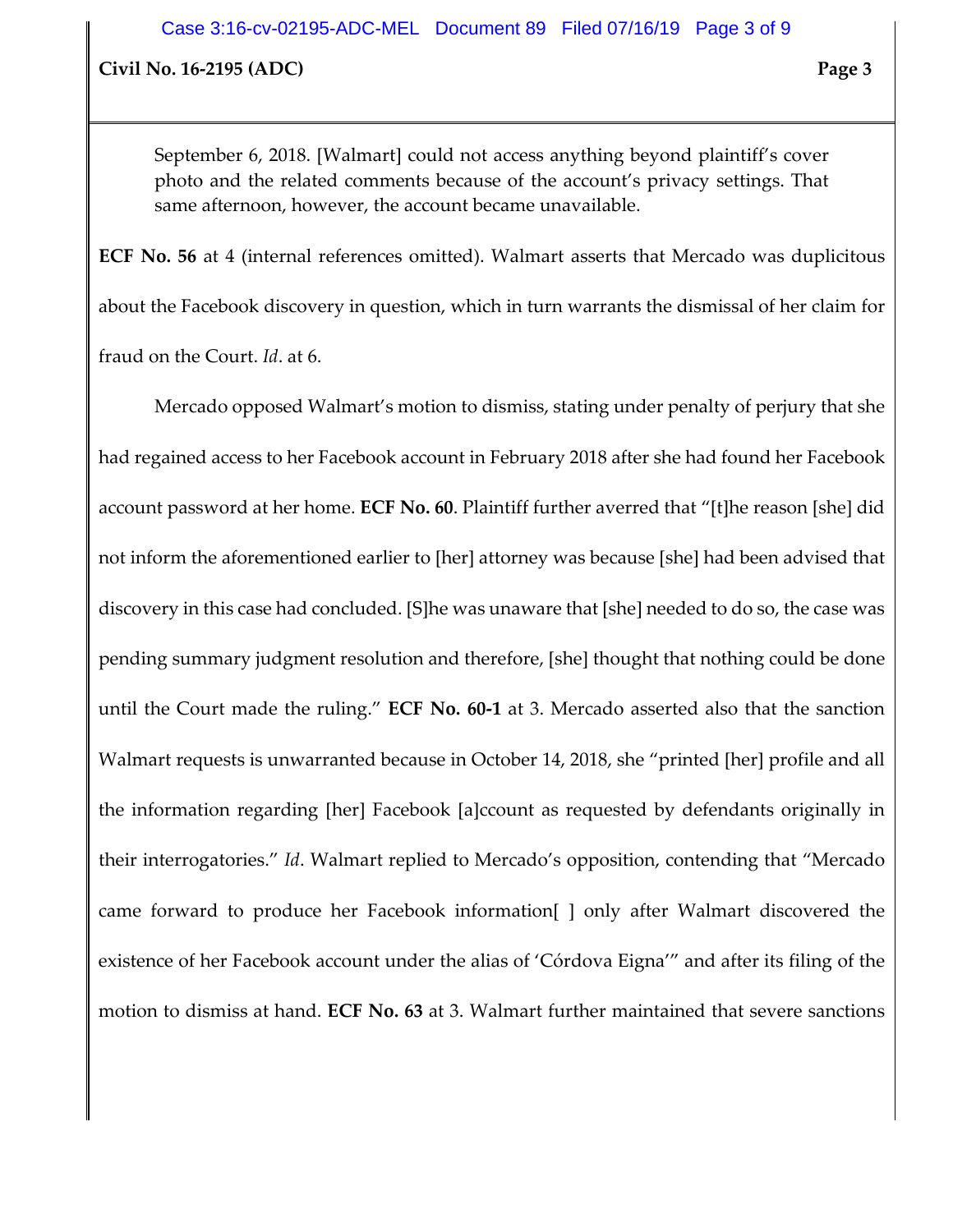are warranted against Mercado because "[i]t is evident plaintiff failed to comply with her discovery obligations and an express Court order to produce her Facebook account." *Id*. at 4.

On December 2018, Walmart filed an "Informative Motion and Supplementing Request for Dismissal for Fraud on the Court." **ECF No. 64**. According to Walmart, upon review of Mercado's printed Facebook profile information and related pen drive with photographs, "it became evident that the digital photographs, as produced, lacked a reference date or relation to the publications and account activity provided in the paper version." *Id*. at 3. Walmart also alleged that "it was unable to access the thumbnails included in the different posts" and that "[t]his information could have been easily accessed and downloaded digitally from Mercado's Facebook account." *Id*. Walmart further averred that it requested Mercado to supplement the discovery response, "providing instructions for Mercado to be able to download her Facebook information, in native format, into a USB drive." **ECF No. 64** at 3. Mercado responded that she had deleted her Facebook account after her previous production to Walmart. **ECF No. 64-2** at 3.

#### *Id*. at 1. Walmart contends that

Mercado's willful and permanent deletion of her Facebook account, after the Court ordered her to produce all her Facebook information, with a motion to dismiss for fraud on the Court pending to be resolved, and after the undersigned notified Plaintiff's counsel that the information produced was incomplete, weighs in favor of a finding of fraud or, minimally, of spoliation. Even if Mercado permanently deleted her Facebook account before the undersigned sent the November 28, 2018 email, she knew, or should have known, considering that the issue had not been resolved by the Court, that she had a duty to preserve said evidence.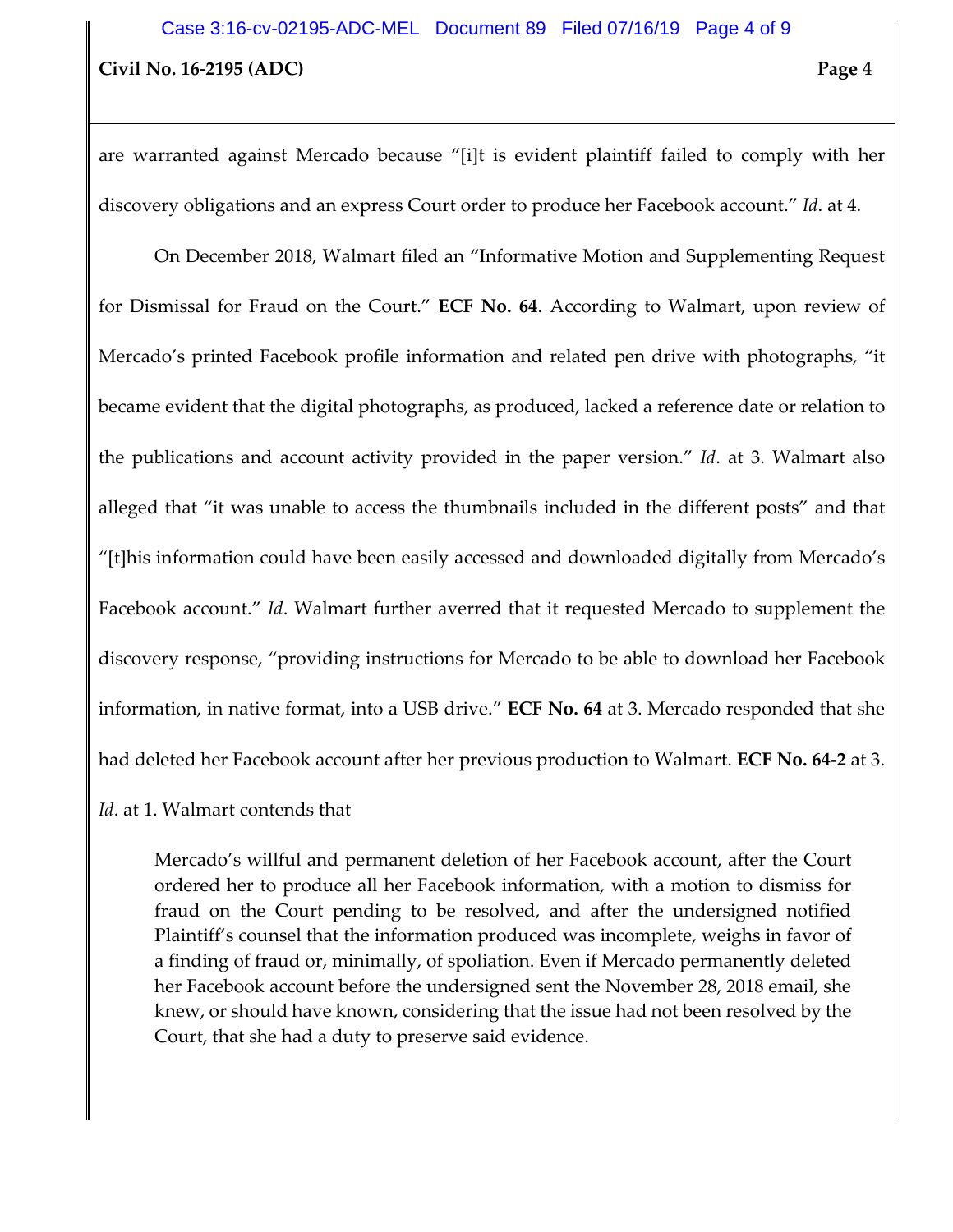*Id*. at 4. Mercado opposed Walmart's supplemental motion. **ECF No. 67**. She rejected defendant's claim of spoliation and asserted that she had already complied with Walmart's discovery request at issue, having "produced 668 pages containing all the information regarding her Facebook account and a pendrive with all the photos published in said account." *Id*. at 4. She further averred that "it is notable that Walmart has not produced a single comment, post, message or status update from Mercado's Facebook account which is in any way related to the claim asserted in the Complaint." *Id*. Walmart replied to Mercado's opposition, reiterating the spoliation argument regarding Mercado's deletion of her Facebook account pursuant to case law. **ECF No. 69**.

# **II. Legal Standards**

# **A. Duty to Supplement Disclosures and Discovery Responses**

Under Fed. R. Civ. P. 26(e),

A party who has made a disclosure under [Rule 26\(a\)—](https://www.law.cornell.edu/rules/frcp/rule_26#rule_26_a)or who has responded to an interrogatory, request for production, or request for admission—must supplement or correct its disclosure or response:(A) in a timely manner if the party learns that in some material respect the disclosure or response is incomplete or incorrect, and if the additional or corrective information has not otherwise been made known to the other parties during the discovery process or in writing; or (B) as ordered by the court.

"Furthermore, the duty to supplement is a continuing duty and a party may not free itself of the

burden to fully comply by placing a heretofore unrecognized duty of repeated requests for

information on its adversary." *AVC Corp. v. Cabot Corp*, 252 F.R.D. 70, 77 (D. Mass. 2008) (internal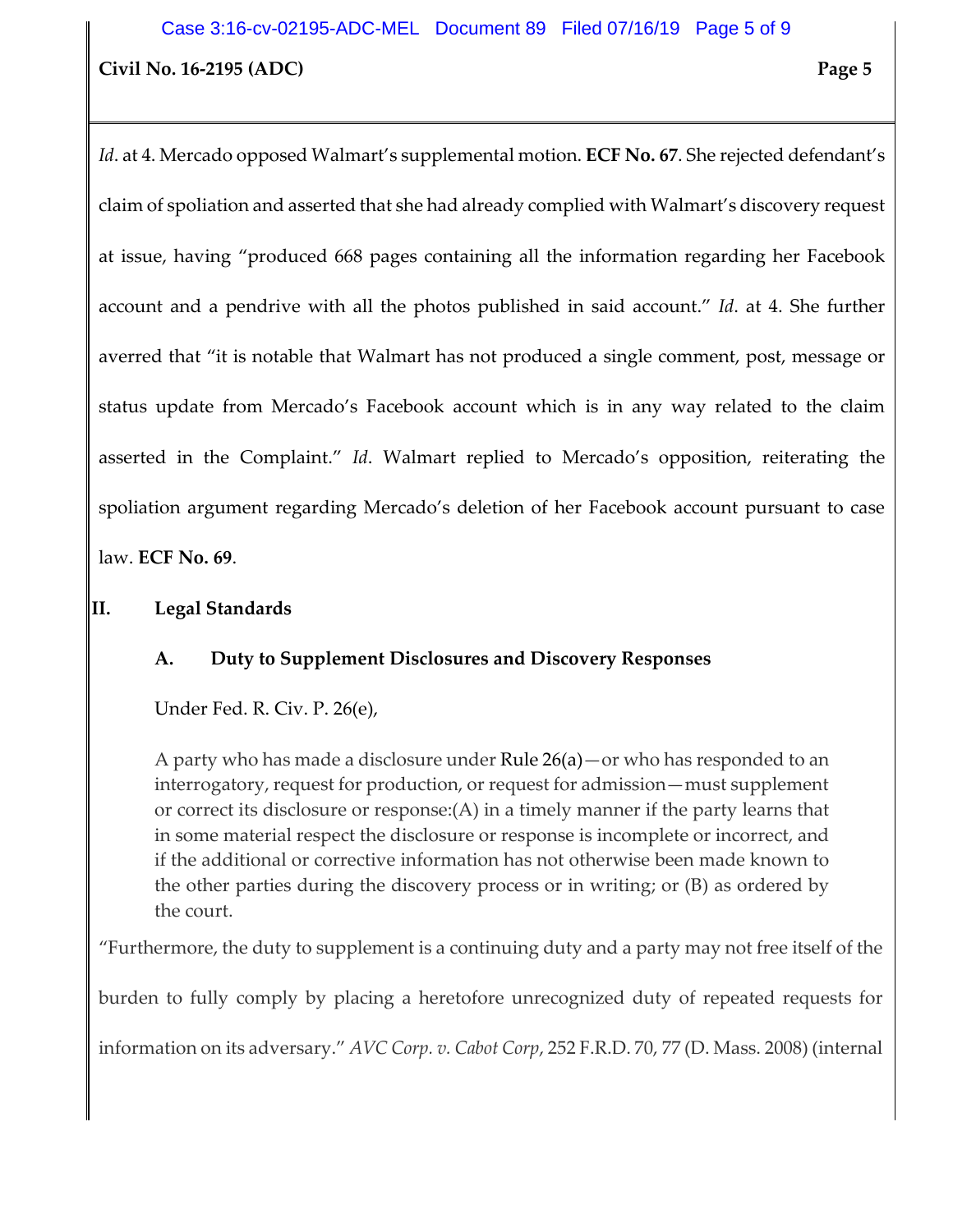#### **Civil No. 16-2195 (ADC) Page 6**

quotation marks and emphasis omitted) (citing *Arthur v. Atkinson Freight lines, Corp.*, 164 F.R.D.

19, 20 (S.D.N.Y. 1995)); 6 Moore's Federal Practice § 26.131[3] (2008)).

### **B. Fraud on the Court**

As held by the First Circuit,

A fraud on the court occurs where it can be demonstrated, clearly and convincingly, that a party has sentiently set in motion some unconscionable scheme calculated to interfere with the judicial system's ability impartially to adjudicate a matter by improperly influencing the trier or unfairly hampering the presentation of the opposing party's claim or defense. Because corrupt intent knows no stylistic boundaries, fraud on the court can take many forms.

*Aoude v. Mobil Oil Corp.*, 892 F.2d 1115, 1118 (1st Cir. 1989) (citations and internal quotation marks

omitted) (collecting cases). Federal courts possess inherent powers "to do whatever is reasonable necessary to deter abuse of the judicial process." *Id*. at 1119. In that respect, "a federal district judge can order dismissal or default where a litigant has stooped to the level of fraud on the court." *Id*. (citing *Hazel-Atlas Glass Co. v. Hartford-Empire Co.*, 322 U.S. 238, 246 (1944)).

# **C. Spoliation**

"'Spoliation refers to the destruction or material alteration of evidence or to the failure to preserve property for another's use as evidence in pending or reasonably foreseeable litigation.'" *Vélez v. Marriott PR Mgmt., Inc.*, 590 F. Supp. 2d 235, 258 (D.P.R. 2008) (quoting *Silvestri v. Gen. Motors Corp.,* 271 F.3d 583, 590 (4th Cir. 2001)). The party that puts forth the spoliation argument "must proffer evidence sufficient to permit the trier to find that the target knew of (a) the claim (that is, the litigation or the potential for litigation), and (b) the [evidence's] potential relevance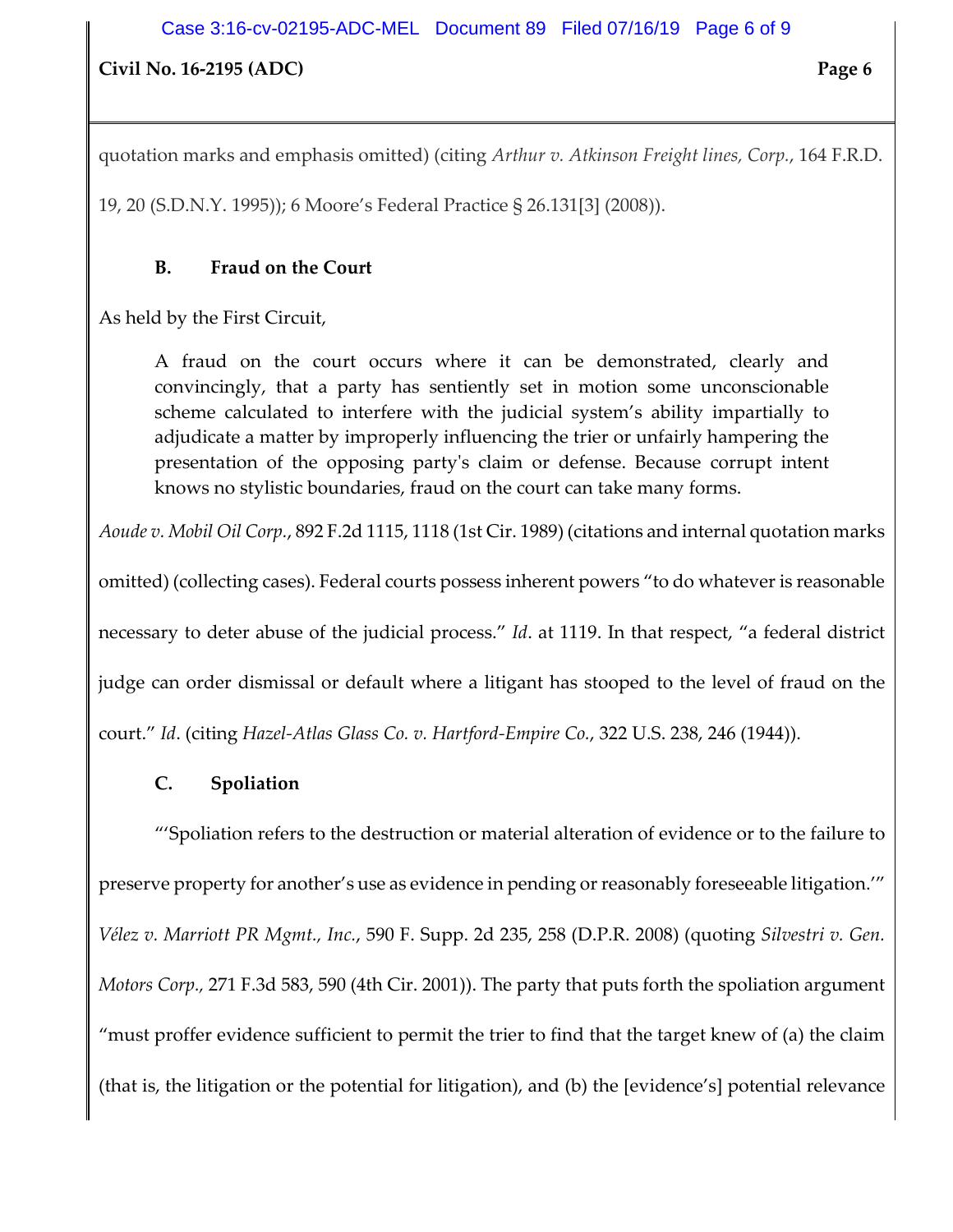to that claim." *Testa v. Wal-Mart Stores, Inc.*, 144 F.3d 173, 177 (1st Cir. 1998). The proponent of a spoliation claim "need not offer direct evidence of a coverup to set the stage for the adverse inference. Circumstantial evidence will suffice." *Blinzler v. Marriott Int'l, Inc.*, 81 F.3d 1148, 1159 (1st Cir. 1996). The critical aspect of the notice inquiry depends "on institutional notice—the aggregate knowledge possessed by a party and its agents, servants, and employees." *Testa*, 144 F.3d at 178.

Upon a finding of spoliation, "a district court has broad discretion in choosing an appropriate sanction." *Sharp v. Hylas Yachts, LLC*, 872 F.3d 31, 42 (1st Cir. 2017) (citations and internal quotation marks omitted). "[T]he applicable sanction should be molded to serve the prophylactic, punitive, and remedial rationales underlying the spoliation doctrine." *Id*. One available sanction is for a court to instruct the jury that it may, but need not, "infer from a party's obliteration of [evidence] relevant to a litigated issue that the contents of the [evidence] were unfavorable to that party." *Testa,* 144 F.3d at 177; *see Gómez v. Stop & Shop Supermarket Co.*, 670 F.3d 395, 399 (1st Cir. 2012). "[A]n adverse inference instruction may be allowed when a party fails to produce [evidence] that exists or should exist and is within its control." *Astro-Med, Inc. v. Nihon Kohden Am., Inc.*, 591 F.3d 1, 20 (1st Cir. 2009).

#### **III. Discussion**

The Court holds that Mercado failed to comply with her obligation under Fed. R. Civ. 26(e) to supplement discovery responses to Walmart's requests regarding her Facebook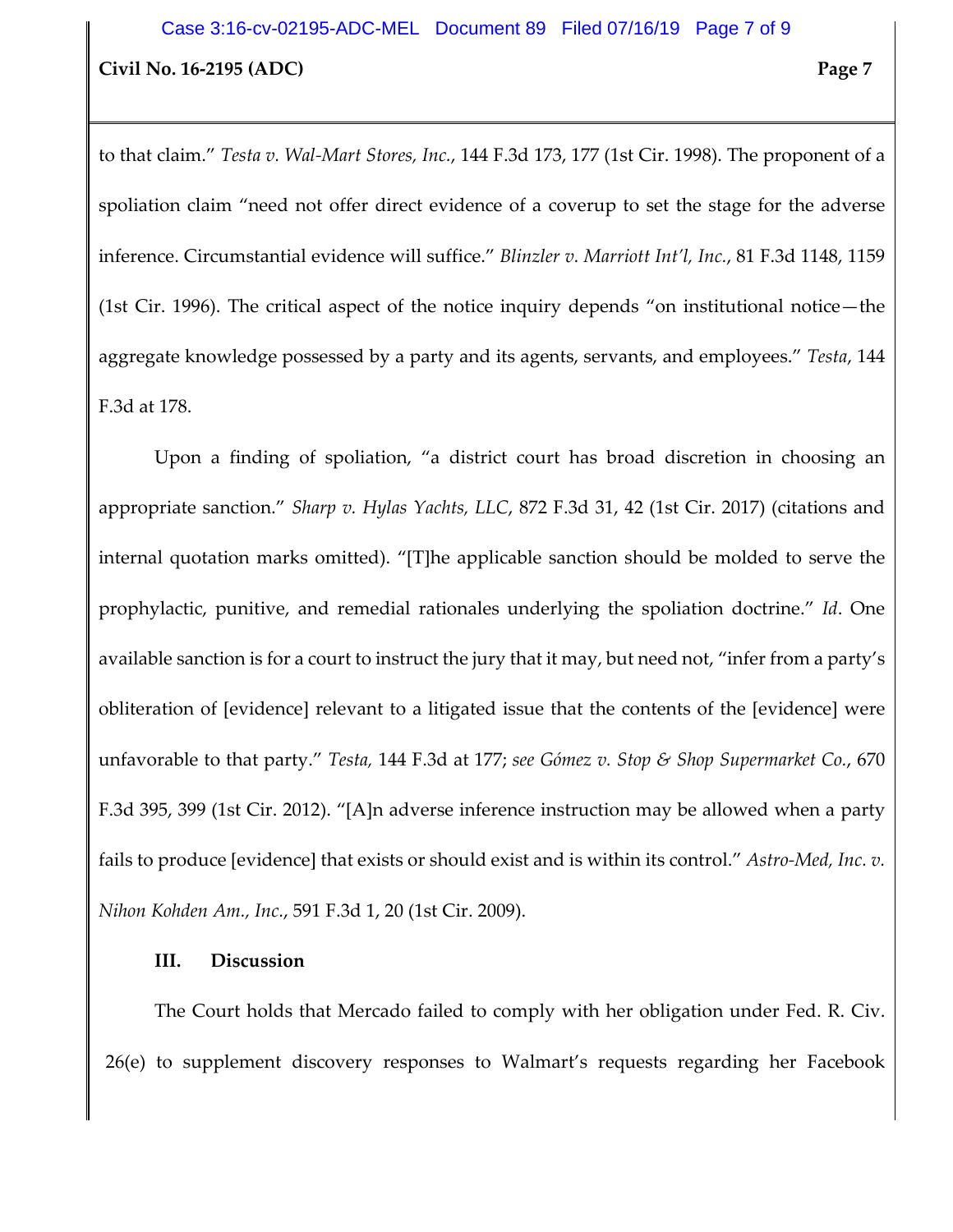account. Specifically, taking as true Mercado's contention that she was blocked out of said account for a period of time after having lost her cell phone, she was obligated to voluntarily inform Walmart when she later regained access and resumed her activities on Facebook. In that respect, the Court rejects Mercado's explanation that she was unaware of having to do so because discovery had concluded, and Walmart's summary judgment motion was pending adjudication. Those are not valid reasons for Mercado's non-compliance with her disclosure obligations under Fed. R. Civ. P. 26(e), especially regarding an ongoing, contentious discovery issue and given that Mercado has been represented by counsel at all times in this case.

Moreover, the Court finds that Mercado's deletion of her Facebook account amounts to spoliation. *See Testa*, 144 F.3d at 177, 178. She undoubtedly knew of the claim and of the evidence's potential relevance, especially after the order issued by the Magistrate Judge at a mediation conference. Even if Mercado deemed to have complied with Walmart's Facebookrelated discovery requests by the time she deleted the account, such deletion was improper when according to Walmart, Mercado's disclosure of Facebook evidence was incomplete. In that respect, Mercado's deletion of her Facebook account may have caused prejudice to Walmart insofar as it precluded the latter from obtaining relevant metadata that would have been contained in the deleted Facebook page.

In light of the above, the Court holds that Mercado's non-compliance with her duty to supplement Facebook-related discovery responses when she regained access to said account and